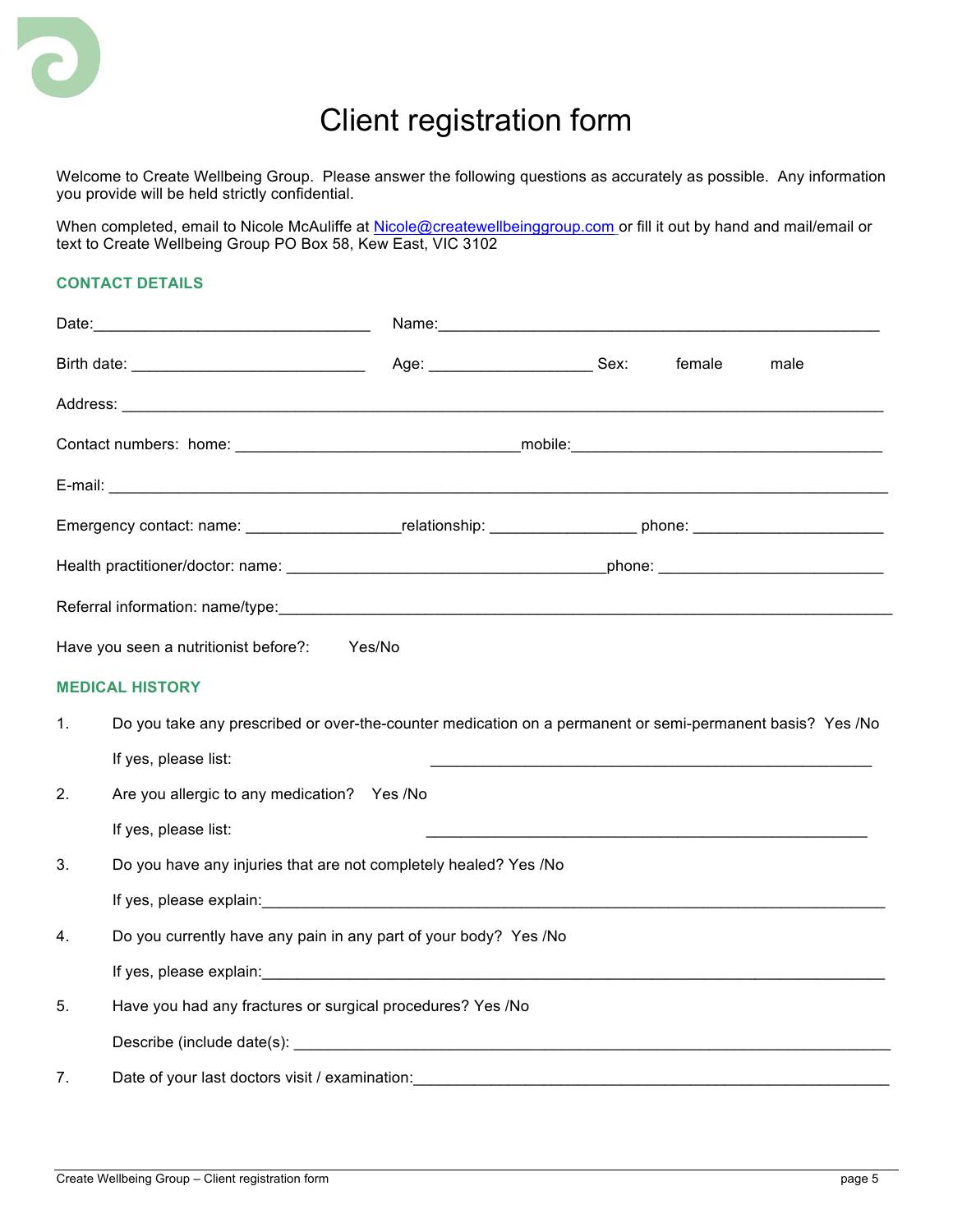

8. Do you now or have you ever experienced any of the following? Put an X next to all that apply:

| <b>Chest Pains</b>                       | Daily Coughing      |
|------------------------------------------|---------------------|
| <b>Chest Pressure</b>                    | Fainting            |
| <b>Heart Palpitations/Skipping Beats</b> | <b>Seizures</b>     |
| Unexplained weight change                | Difficulty walking  |
| <b>Dizziness</b>                         | Allergies           |
| Stumbling                                | <b>Numbness</b>     |
| Headaches/migraines                      | Shortness of breath |
| Other                                    |                     |

9. Do you have or did a physician ever diagnose you as having any of the following?

| Heart Disease/Condition     | <b>Diabetes</b>              |
|-----------------------------|------------------------------|
| Thyroid disease             | Emphysema                    |
| Asthma                      | Autoimmune disease           |
| <b>Circulatory Problems</b> | Chronic Bronchitis           |
| Anemia                      | Epilepsy                     |
| <b>Kidney Disease</b>       | Liver Disease                |
| High or Low Blood Pressure  | <b>Neurological Problems</b> |
| <b>High Cholesterol</b>     | Arthritis                    |
| Osteoporosis                | Cancer                       |
| Coeliac disease             | Other                        |

10. Are you presently under a physician's care for any of the above or for any other condition? Yes/No

| Do you have a family history of any of the above diseases Yes/No |  |
|------------------------------------------------------------------|--|
| If yes, please explain?                                          |  |

| 12. | Have you had any other major illnesses? Yes/No                                       |  |  |      |      |  |  |
|-----|--------------------------------------------------------------------------------------|--|--|------|------|--|--|
|     |                                                                                      |  |  |      |      |  |  |
|     | 13. Have you or do you smoke?                                                        |  |  |      |      |  |  |
|     | How many packs/cigarettes per day? _________for how many years? ________________     |  |  |      |      |  |  |
|     | 14. Do you drink alcohol? Yes No                                                     |  |  |      |      |  |  |
|     | If yes, how often do you drink? (# days per week) ________How much do you consume?   |  |  |      |      |  |  |
| 15. |                                                                                      |  |  |      |      |  |  |
|     | 16. On a scale from 1-10 (10 being very high), how would you rate your stress level? |  |  |      |      |  |  |
|     | 17. How many hours of sleep do you average? On a week night?<br>On a weekend night?  |  |  |      |      |  |  |
| 18. | How many hours of private "down time" do you have per weekday?<br>On the weekends?   |  |  |      |      |  |  |
| 19. | Do you generally feel rested? Yes/No Rate your energy level between 1-10:            |  |  |      |      |  |  |
| 20. | Rate your general health: excellent good                                             |  |  | fair | poor |  |  |
|     | 21. Rate your level of physical fitness: excellent good                              |  |  | fair | poor |  |  |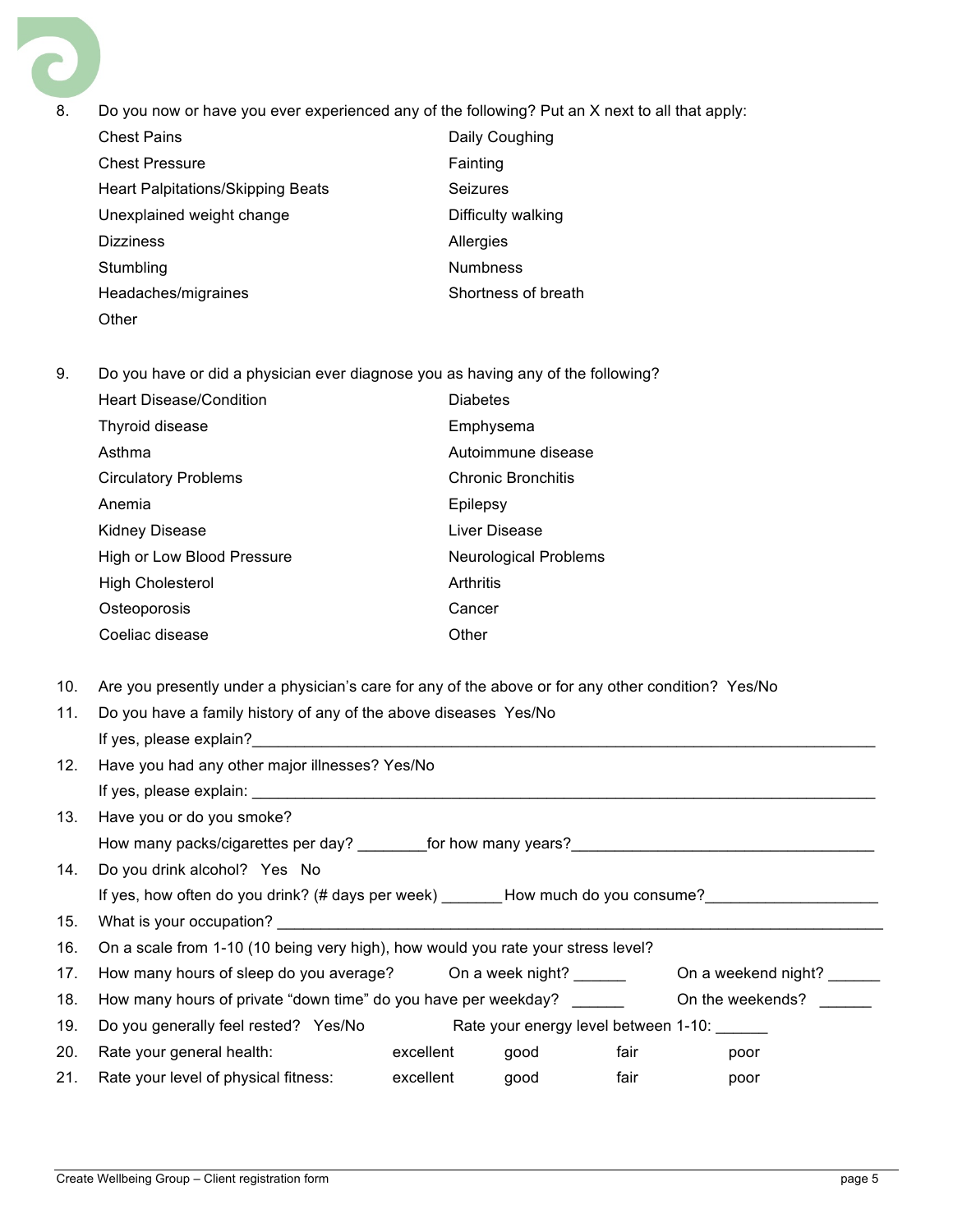

#### **FOR WOMEN ONLY**

- 22. Do you menstruate regularly? Yes/No
- 23. Do you have children? Yes/No If yes, how many, what are their ages? \_\_\_\_\_\_\_\_\_\_\_\_\_\_\_\_\_\_\_\_\_\_\_\_\_\_\_\_
- 24. Are you pregnant? Yes/No If yes, approximate due date? \_\_\_\_\_\_\_Any prior miscarriages?: \_\_\_\_\_\_\_\_\_\_\_\_\_\_\_
- 25. Have you gone through menopause? Yes/No If yes, when? \_\_\_\_\_\_\_\_\_\_\_\_\_\_\_\_\_\_\_\_\_\_

## **CURRENT NUTRITION INFORMATION**

Describe in detail the food/beverages and supplements consumed over a typical 3 day period (ideally one weekend and two weekdays). Include all brand names and portion sizes to the best of your ability. Detail all ingredients in homeprepared dishes and list restaurant names and menu items when dining out. Please indicate your hunger level before and satiation level after all meals and snacks. Finally, describe where you were eating, what, if anything you were doing while eating (i.e. reading, watching TV), and who, if anyone, you ate with.

| Meal & Time      | Day One | Day Two | Day Three |
|------------------|---------|---------|-----------|
| <b>Breakfast</b> |         |         |           |
|                  |         |         |           |
|                  |         |         |           |
|                  |         |         |           |
| Snack            |         |         |           |
|                  |         |         |           |
| Lunch            |         |         |           |
|                  |         |         |           |
|                  |         |         |           |
|                  |         |         |           |
| Snack            |         |         |           |
|                  |         |         |           |
| Dinner           |         |         |           |
|                  |         |         |           |
|                  |         |         |           |
|                  |         |         |           |
| Snack            |         |         |           |
|                  |         |         |           |
| Supplements      |         |         |           |
|                  |         |         |           |